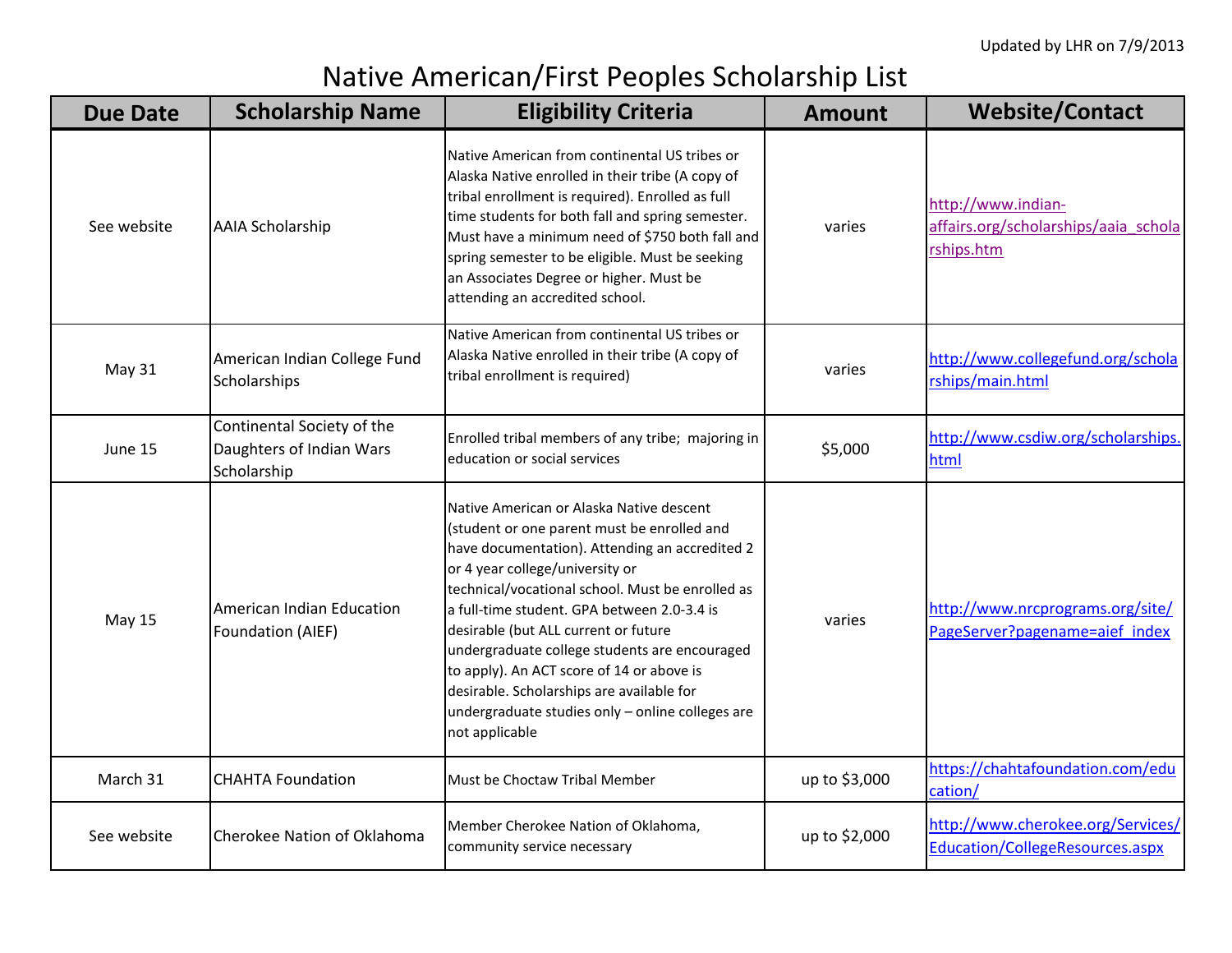| <b>Due Date</b>              | <b>Scholarship Name</b>                                              | <b>Eligibility Criteria</b>                                                                                                                                                                                                                                                                                                                                        | <b>Amount</b>                                      | <b>Website/Contact</b>                                                                                                 |
|------------------------------|----------------------------------------------------------------------|--------------------------------------------------------------------------------------------------------------------------------------------------------------------------------------------------------------------------------------------------------------------------------------------------------------------------------------------------------------------|----------------------------------------------------|------------------------------------------------------------------------------------------------------------------------|
| See website                  | <b>Chickasaw Nation Education</b><br>Foundation                      | Chickasaw citizenship, GPA 2.0 or above, Official<br>transcripts, Schedule of classes                                                                                                                                                                                                                                                                              | varies                                             | http://www.chickasaweducationser<br>vices.com/index 90.htm                                                             |
| June 1                       | Navajo STEM Scholarship                                              | Be an enrolled member of the Navajo Nation,<br>High School graduate by June 2013, accepted by<br>an accredited U.S. college or university or a STEM<br>student already enrolled, open to both<br>graduating high school seniors and current<br>college students may apply                                                                                          | \$2,500                                            | http://www.soudermiller.com/com<br>pany/nss                                                                            |
| June 1                       | Cheyenne-Arapaho Tribes of<br>Oklahoma Scholarships                  | Member Cheyenne-Arapaho Tribes                                                                                                                                                                                                                                                                                                                                     | varies                                             | http://www.c-a-<br>tribes.org/application-requirements                                                                 |
| June 15                      | Indian Health Services Health<br><b>Professionals Programs</b>       | Enrolled in a federally recognized tribe<br>Preparatory scholarship can be 1st or 2nd degree<br>descendant of a tribal member (see application)<br>2.0 GPA or higher Pursuing a degree in a health<br>related profession OR a junior or senior in college<br>planning to get a masters in social work or<br>physical therapy Service obligation upon<br>completion | varies                                             | http://www.ihs.gov/scholarship/ind<br>ex.cfm?                                                                          |
| July 2                       | Navajo Nation Scholarship and<br><b>Financial Assistance Program</b> | Member Navajo Nation                                                                                                                                                                                                                                                                                                                                               | varies                                             | https://onn.empower-<br>xl.com/fusebox.cfm?fuseaction=NewAp<br>plication##                                             |
| <b>May 15</b>                | Oregon Native American<br>Chamber Student Scholarship                | Resident of the state of Oregon or Clark County,<br>Washington.                                                                                                                                                                                                                                                                                                    | \$1,000                                            | http://www.onacc.org/si.html                                                                                           |
| Jan 16                       | <b>Gate Millennium Scholars</b>                                      | 3.3 GPA unweighted, full time student, Federal<br>Pell Grant eligible, Leadership, participation in<br>community service and extracurricular activities                                                                                                                                                                                                            | \$1,000                                            | https://scholarships.gmsp.org/Prog<br>ram/Details/7d6e42b1-d063-4bd2-<br>a977-057b290e2708                             |
| June<br>August<br>Nov<br>Feb | Antioch University First Peoples<br>Scholarship                      | • Must provide documentation of Native<br>American, Alaskan Native or Native Hawaiian<br>ancestry<br>· Must be a new student accepted into degree<br>program at Antioch University<br>• Must be full-time student                                                                                                                                                  | Full tuition and<br>\$2,000 stipend per<br>quarter | http://www.antiochseattle.edu/wp-<br>content/uploads/2012/05/2013-14-<br>First-Peoples-Scholarship-<br>Application.pdf |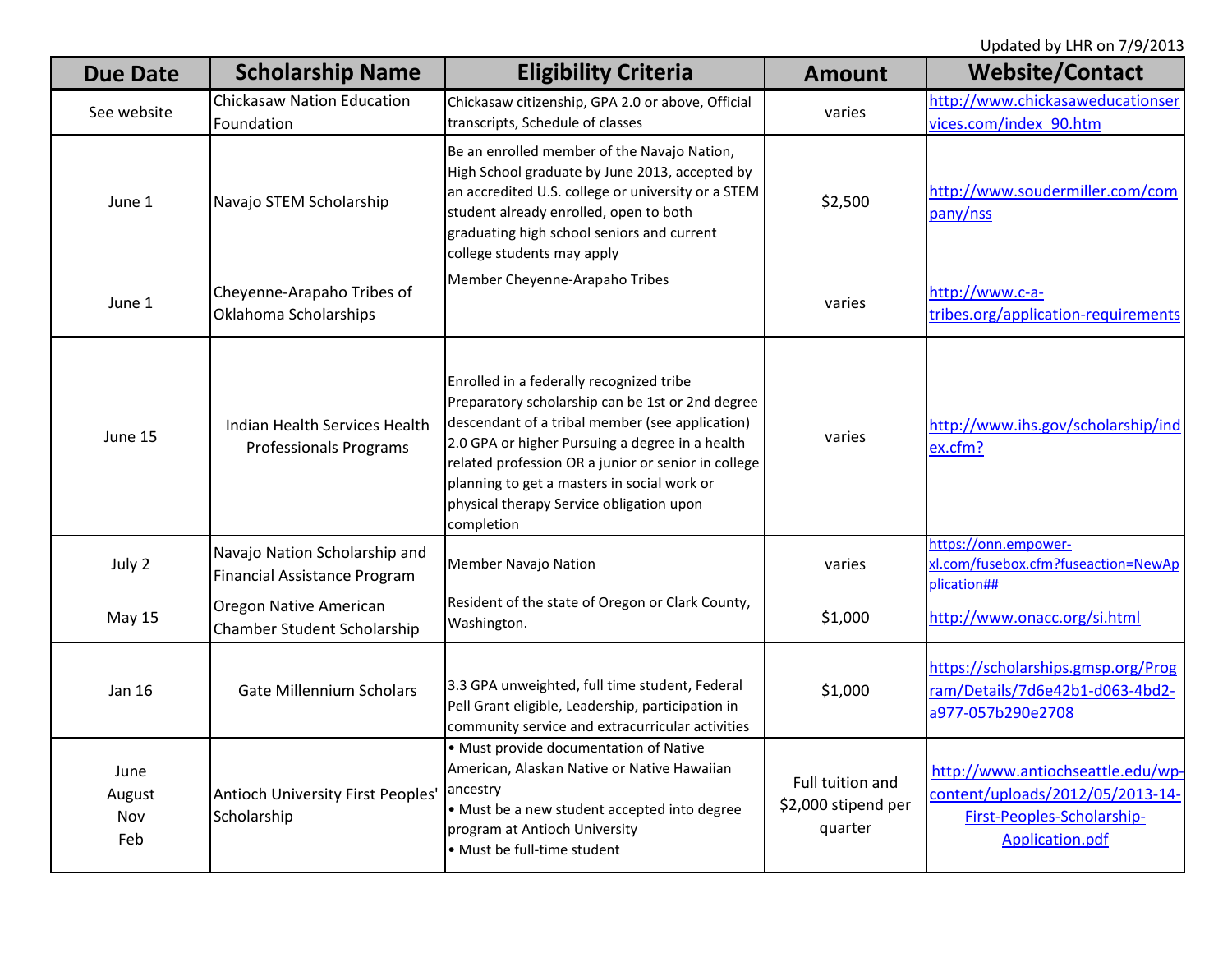| <b>Due Date</b> | <b>Scholarship Name</b>                   | <b>Eligibility Criteria</b>                                                                                                                                                                                                                                                                                                                                                                                                                                                      | <b>Amount</b> | <b>Website/Contact</b>                                                                                              |
|-----------------|-------------------------------------------|----------------------------------------------------------------------------------------------------------------------------------------------------------------------------------------------------------------------------------------------------------------------------------------------------------------------------------------------------------------------------------------------------------------------------------------------------------------------------------|---------------|---------------------------------------------------------------------------------------------------------------------|
| July 15         | NAFOA Scholarship                         | Proof of tribal enrollment or descendancy.<br>Enrolled as full-time at an accredited institution<br>in the United States.<br>Majoring in Accounting, Business Administration,<br>Economics or Finance.<br>Cumulative 3.0 GPA on a 4.0 scale.<br>After notification of an award, students must<br>provide an electronic photograph to include in<br>NAFOA materials and on our website. The<br>photograph may also be used on NAFOA partner<br>websites and in partner materials. | varies        | http://www.nafoa.org/education 3<br>.html                                                                           |
| March           | <b>Udall Undergraduate</b><br>Scholarship | • Studying a career related to the environment,<br>tribal public policy or Native American health<br>care.<br>· Be a sophomore or junior-level student,<br>enrolled full-time at a two-year or four-year<br>accredited institution of higher education in the<br><b>United States</b><br>. Have a college grade-point average of at least a<br>'B" or the equivalent.<br>• Full-time student<br>· U.S. citizen, U.S. national, or U.S. permanent                                 | Up to \$5,000 | http://udall.gov/OurPrograms/MKU<br>Scholarship/HowToApply.aspx                                                     |
| June            | Arthur S. Bensell Memorial<br>Scholarship | Must be a member of the Confederated<br><b>Tribes of Siletz Indians</b>                                                                                                                                                                                                                                                                                                                                                                                                          | \$1,000       | http://www.ctsi.nsn.us/uploads/do<br>wnloads/Education/Scholarships/A<br>PPLICATION%20Bensell%20Scholars<br>hip.pdf |
| June            | Pepsi-Craig Whitehead<br>Scholarship      | Must be a member of the Confederated<br><b>Tribes of Siletz Indians</b>                                                                                                                                                                                                                                                                                                                                                                                                          | \$1,000       | http://www.ctsi.nsn.us/uploads/do<br>wnloads/Education/Scholarships/PE<br>PSI-Craig%20Whitehead.pdf                 |
| June            | Siletz Scholarship                        | Must be a member of the Confederated<br><b>Tribes of Siletz Indians</b>                                                                                                                                                                                                                                                                                                                                                                                                          | \$500         | http://www.ctsi.nsn.us/uploads/do<br>wnloads/Education/Scholarships/A<br>pplication%20Siletz%20Scholarship.<br>pdf  |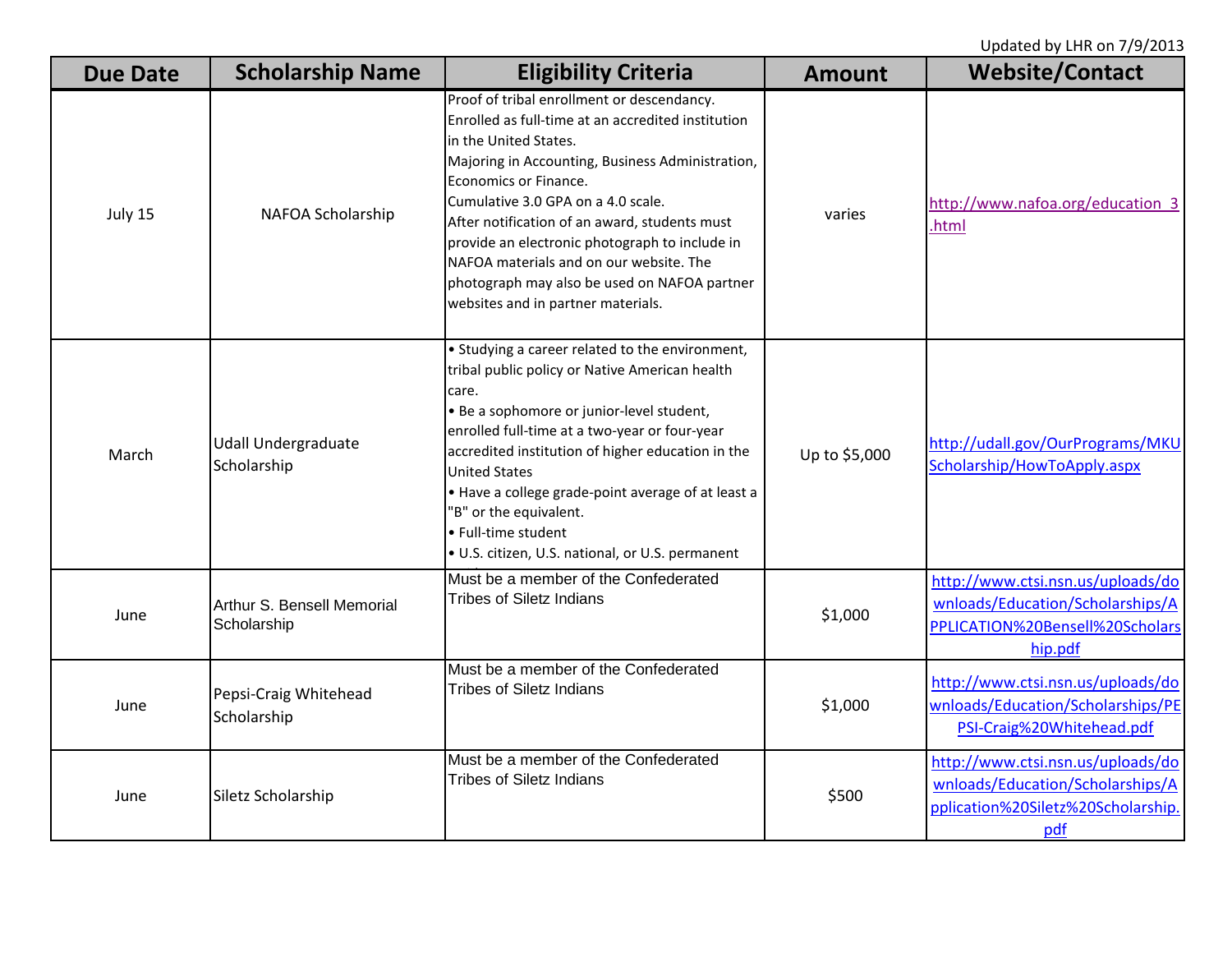| <b>Due Date</b> | <b>Scholarship Name</b>                          | <b>Eligibility Criteria</b>                                                                                                                                                                                                                                                                                                                                                                                                                                                                                                                                                                                                                                                                        | <b>Amount</b>          | <b>Website/Contact</b>                                                                                                                                                                                                   |
|-----------------|--------------------------------------------------|----------------------------------------------------------------------------------------------------------------------------------------------------------------------------------------------------------------------------------------------------------------------------------------------------------------------------------------------------------------------------------------------------------------------------------------------------------------------------------------------------------------------------------------------------------------------------------------------------------------------------------------------------------------------------------------------------|------------------------|--------------------------------------------------------------------------------------------------------------------------------------------------------------------------------------------------------------------------|
| April           | Undergraduate Scholarship                        | For American Indian and Alaska Native students.                                                                                                                                                                                                                                                                                                                                                                                                                                                                                                                                                                                                                                                    | Up to \$2,000          | http://www.nrcprograms.org/site/<br>PageServer?pagename=aief_schola<br>rshipapplication                                                                                                                                  |
| Open            | Swinomish Indian Tribal<br>Community Scholarship | • Must be member of Swinomish Indian Tribal<br>community                                                                                                                                                                                                                                                                                                                                                                                                                                                                                                                                                                                                                                           | Up to \$7,500 per year | FOR APPICATION CONTACT:<br>Swinomish Scholarship<br>Administrator<br>17337 Reservation Road, LaConner<br>Wa. 98257<br>jstephens@swinomish.nsn.us or<br>mcayou@swinomish.nsn.us<br>PHONE: 360/466.7216 or<br>360/466.7218 |
| April           | Wells Fargo American Indian<br>Scholarship       | ■Enrolled member of a federally recognized<br>American Indian tribe or Alaska Native group, as<br>verified by AIGC Tribal Eligibility Certificate (TEC);<br>Pursuing a career and degree in fields relating<br>to banking, resort management, gaming<br>operations, management and administration,<br>including accounting, finance, information<br>technology and human resources;<br>Be a college junior or senior at a U.S. accredited<br>college or university as full time and degree<br>seeking student maintaining an average GPA of a<br>3.00 on a 4.00 scale at the time of application;<br>Demonstrate financial need through<br>submission of the AIGC Financial Need Form<br>$(FNF)$ . | varies                 | http://www.aigcs.org/scholarships/<br>undergraduate-scholarships/                                                                                                                                                        |